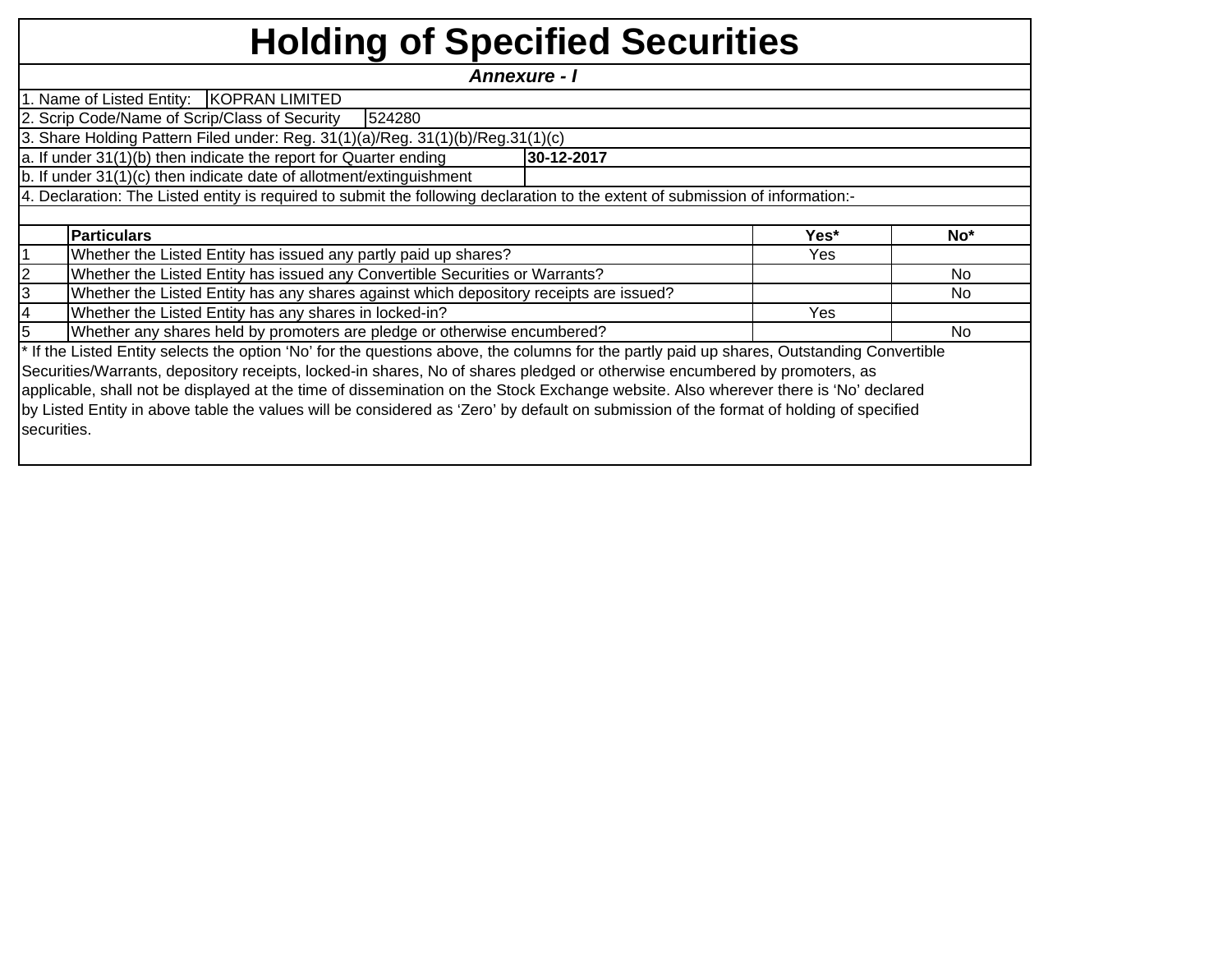|                    | Table I - SUMMARY STATEMENT HOLDING OF SPECIFIED SECURITIES<br><b>Number of Votting Rights</b><br><b>Number of</b><br><b>Number of</b> |         |                |         |            |                 |                       |                  |                     |                       |              |                   |                      |                  |                    |            |                    |                  |
|--------------------|----------------------------------------------------------------------------------------------------------------------------------------|---------|----------------|---------|------------|-----------------|-----------------------|------------------|---------------------|-----------------------|--------------|-------------------|----------------------|------------------|--------------------|------------|--------------------|------------------|
| Cate               | Category of                                                                                                                            | No.s of | No. of         | No.s of | No. of     | Total nos.      | Shareholding          |                  |                     |                       |              | No. of            | Shareholding,        |                  |                    |            |                    | <b>Number of</b> |
| gory               | shareholder                                                                                                                            | Share   | fully          | Partly  | shares     | shares          | as a % of total       |                  |                     | held in each class of |              | <b>Shares</b>     | as a %               | <b>Locked in</b> |                    |            | <b>Shares</b>      | equity           |
| $\left( 0 \right)$ | (II)                                                                                                                                   | holders | paid up        | paid-up | underlying | held            | no. of shares         |                  |                     | securities            |              | <b>Underlying</b> | assumina             |                  | shares             |            | pledged or         | shares held      |
|                    |                                                                                                                                        | (III)   | equity         | equity  | Depository | $(VII)=$        | <i>(calculated as</i> |                  |                     | (IX)                  |              | Outstating        | full conversion      | (XII)            |                    | otherwise  |                    | in               |
|                    |                                                                                                                                        |         | <b>Share</b>   | Share   | Receipts   | $(IV)+(V)+(VI)$ | per                   |                  |                     |                       |              | convertible       | of convertible       |                  |                    | encumbered |                    | dematerialized   |
|                    |                                                                                                                                        |         | held           | held    | (VI)       |                 | <b>SCRR, 1957)</b>    |                  |                     |                       |              | securities        | securities(as a      |                  |                    | (XIII)     |                    | form             |
|                    |                                                                                                                                        |         | (IV)           | (V)     |            |                 | (VIII)                |                  | <b>No of Voting</b> |                       | <b>Total</b> | (including        |                      |                  |                    |            |                    | (XIV)            |
|                    |                                                                                                                                        |         |                |         |            |                 | As a % of             |                  | <b>Rights</b>       |                       | as a         | <b>Warrants</b> ) | of diluted share     |                  |                    |            |                    |                  |
|                    |                                                                                                                                        |         |                |         |            |                 | $(A+B+C2)$            |                  |                     |                       | $%$ of       | (X)               | capital)             |                  |                    |            |                    |                  |
|                    |                                                                                                                                        |         |                |         |            |                 |                       |                  | $(A+B+C)$           |                       |              |                   | $(XI) = (VII) + (X)$ | No.              | As a % of          | No.        | As a % of          |                  |
|                    |                                                                                                                                        |         |                |         |            |                 |                       |                  |                     |                       |              |                   | As a % of            | (a)              | total              |            | total              |                  |
|                    |                                                                                                                                        |         |                |         |            |                 |                       | Class            | Class               | <b>Total</b>          |              |                   | $(A+B+C2)$           |                  | shares held<br>(b) |            | shares held<br>(b) |                  |
|                    |                                                                                                                                        |         |                |         |            |                 |                       | Equity           | <b>Others</b>       |                       |              |                   |                      |                  |                    |            |                    |                  |
| (A)                | <b>Promoter &amp; Promoter Group</b>                                                                                                   | 19      | 18878778       |         |            | 18878778        |                       | 43.6477 18878778 |                     | 18878778              | 43.6477      |                   | 43.6477              | 4200000          | 22.2472            |            | 0.0000             | 18878778         |
|                    |                                                                                                                                        |         |                |         |            |                 |                       |                  |                     |                       |              |                   |                      |                  |                    |            |                    |                  |
| (B)                | Public                                                                                                                                 |         | 33256 24370698 | 3126    |            | 24373824        |                       | 56.3523 24373824 |                     | 0 24373824            | 56.3523      |                   | 56.3523              | $\Omega$         | 0.0000             | <b>NA</b>  | <b>NA</b>          | 24052750         |
| (C)                | Non Promoter-Non Public                                                                                                                |         |                |         |            |                 |                       |                  |                     |                       | 0.0000       |                   | 0.0000               | $\overline{0}$   | 0.0000             | <b>NA</b>  | <b>NA</b>          |                  |
| (C <sub>1</sub> )  | <b>Shares underlying DRs</b>                                                                                                           |         |                |         |            |                 | <b>NA</b>             |                  |                     |                       | 0.0000       |                   | 0.0000               | $\overline{0}$   | 0.0000             | <b>NA</b>  | <b>NA</b>          |                  |
| (C2)               | <b>Shares held by Employee Trusts</b>                                                                                                  |         |                |         |            |                 |                       |                  |                     |                       | 0.0000       |                   | 0.0000               | $\Omega$         | 0.0000             | <b>NA</b>  | <b>NA</b>          |                  |
|                    | Total                                                                                                                                  |         | 33275 43249476 | 3126    |            | 43252602        |                       | 43252602         |                     | 0 43252602 100.0000   |              | 0                 |                      | 100.0000 4200000 | 9.7104             |            |                    | 42931528         |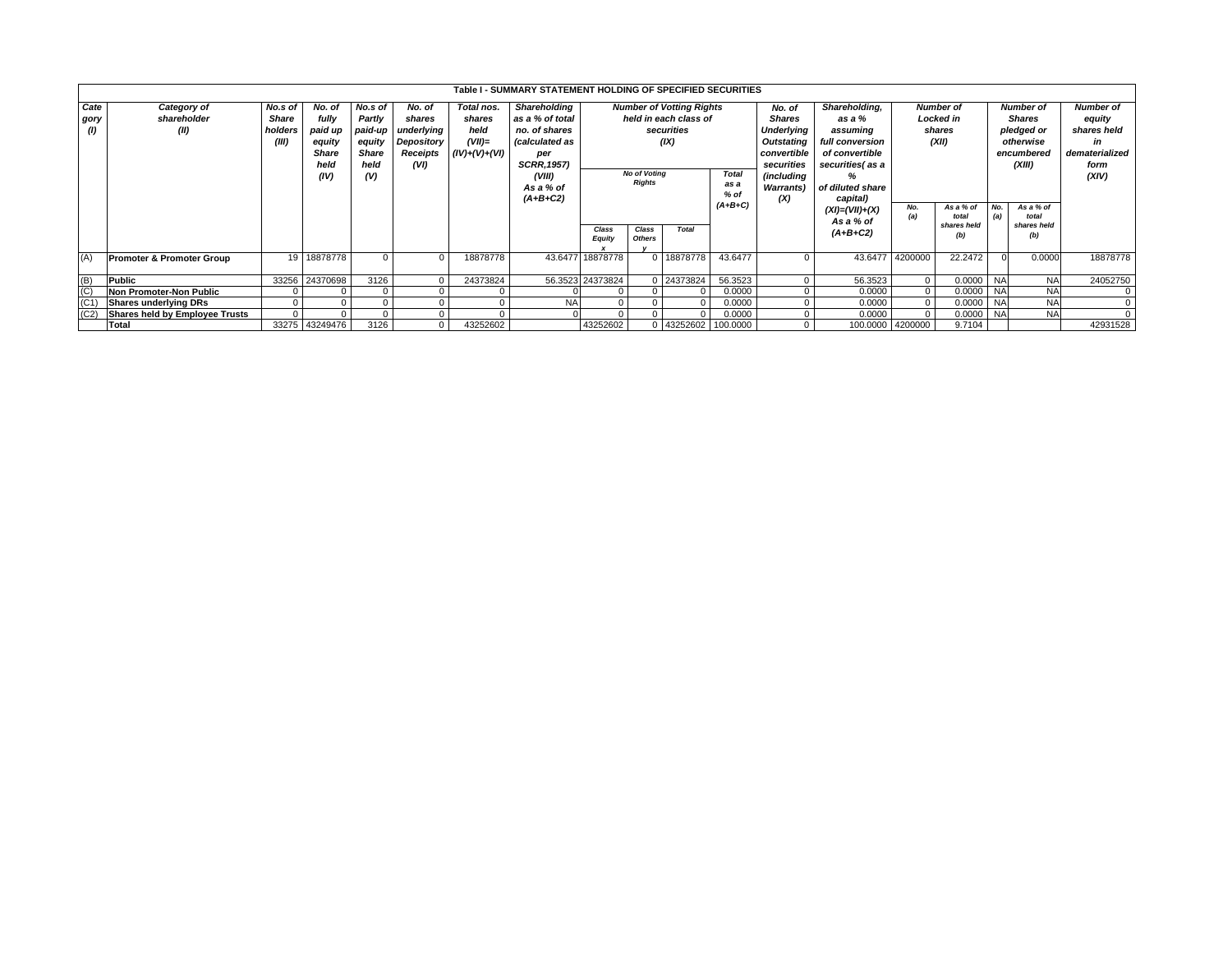| Table II - STATEMENT SHOWING SHAREHOLDING PATTERN OF THE PROMOTER AND PROMOTER GROUP |                                                           |                                           |                                                                      |                                                            |                                                                         |                                                             |                                                                                                         |                      |                                      |                                                                               |                              |                                                                                                                                  |                                                                                                                                  |                                    |                                                         |                          |                                                                                      |                                                                                        |
|--------------------------------------------------------------------------------------|-----------------------------------------------------------|-------------------------------------------|----------------------------------------------------------------------|------------------------------------------------------------|-------------------------------------------------------------------------|-------------------------------------------------------------|---------------------------------------------------------------------------------------------------------|----------------------|--------------------------------------|-------------------------------------------------------------------------------|------------------------------|----------------------------------------------------------------------------------------------------------------------------------|----------------------------------------------------------------------------------------------------------------------------------|------------------------------------|---------------------------------------------------------|--------------------------|--------------------------------------------------------------------------------------|----------------------------------------------------------------------------------------|
|                                                                                      | Category & Name of the<br>shareholders<br>(1)             | No of<br><b>Share</b><br>holders<br>(III) | No of<br>fully<br>paid up<br>equity<br><b>Shares</b><br>held<br>(IV) | Partly<br>paid-up<br>equity<br><b>Share</b><br>held<br>(V) | No. of<br>shares<br>underlying<br>Depository<br><b>Receipts</b><br>(VI) | Total nos.<br>shares<br>held<br>$(VII)=$<br>$(IV)+(V)+(VI)$ | <b>Shareholding</b><br>% calculated<br>as per<br><b>SCRR, 1957</b><br>As a % of<br>$(A+B+C2)$<br>(VIII) |                      | <b>No of Voting</b><br><b>Rights</b> | <b>Number of Voting Rights</b><br>held in each class of<br>securities<br>(IX) | <b>Total</b><br>as a<br>% of | No. of<br><b>Shares</b><br>Underlying<br><b>Outstating</b><br>convertible<br>securities<br>(including<br><b>Warrants)</b><br>(X) | Shareholding,<br>as a %<br>assuming<br>full conversion<br>of convertible<br>securities(as a<br>%<br>of diluted share<br>capital) |                                    | <b>Number of</b><br><b>Locked in</b><br>shares<br>(XII) |                          | <b>Number of</b><br><b>Shares</b><br>pledged or<br>otherwise<br>encumbered<br>(XIII) | <b>Number of</b><br>equity<br>shares held<br>in<br>dematerialize<br>d<br>form<br>(XIV) |
|                                                                                      |                                                           |                                           |                                                                      |                                                            |                                                                         |                                                             |                                                                                                         | Class<br>Equity      | Class<br><b>Others</b>               | <b>Total</b>                                                                  | $(A+B+C)$                    |                                                                                                                                  | $(XI) = (VII) + (X)$<br>As a % of<br>$(A+B+C2)$                                                                                  | No.<br>(a)                         | As a % of<br>total<br>shares held<br>(b)                | No.<br>(a)               | As a % of<br>total<br>shares held<br>(b)                                             |                                                                                        |
| $\overline{1}$                                                                       | Indian                                                    |                                           |                                                                      |                                                            |                                                                         |                                                             |                                                                                                         |                      |                                      |                                                                               |                              |                                                                                                                                  |                                                                                                                                  |                                    |                                                         |                          |                                                                                      |                                                                                        |
|                                                                                      |                                                           |                                           |                                                                      |                                                            |                                                                         |                                                             |                                                                                                         |                      |                                      |                                                                               |                              |                                                                                                                                  |                                                                                                                                  |                                    |                                                         |                          |                                                                                      |                                                                                        |
|                                                                                      | (a) Individuals/Hindu undivided Family<br>RAJENDRA SOMANI |                                           | 2324250                                                              |                                                            | $\Omega$                                                                | 2324250                                                     | 5.3737                                                                                                  | 2324250              |                                      | 2324250                                                                       |                              |                                                                                                                                  | 5.3737                                                                                                                           | $\mathbf 0$                        | 0.0000                                                  |                          | 0.0000                                                                               | 2324250                                                                                |
|                                                                                      | SUSHEEL SOMANI                                            |                                           | 871900                                                               | 0<br>$\Omega$                                              | $\Omega$                                                                | 871900                                                      | 2.0158                                                                                                  | 871900               |                                      | 871900                                                                        | 5.3737<br>2.0158             | 0<br>$\mathbf 0$                                                                                                                 | 2.0158                                                                                                                           |                                    | 0.0000                                                  | $\mathbf 0$<br>$\Omega$  | 0.0000                                                                               | 871900                                                                                 |
|                                                                                      | HRIDAI SUSHEEL SOMANI                                     |                                           | 116900                                                               | $\Omega$                                                   | 0                                                                       | 116900                                                      | 0.2703                                                                                                  | 116900               |                                      | 116900                                                                        | 0.2703                       | $\Omega$                                                                                                                         | 0.2703                                                                                                                           | $\mathbf 0$                        | 0.0000                                                  | $\Omega$                 | 0.0000                                                                               | 116900                                                                                 |
|                                                                                      |                                                           |                                           |                                                                      |                                                            |                                                                         |                                                             |                                                                                                         |                      |                                      |                                                                               |                              |                                                                                                                                  |                                                                                                                                  |                                    |                                                         |                          |                                                                                      |                                                                                        |
|                                                                                      | <b>MRIDULA SOMANI</b>                                     |                                           | 228900                                                               |                                                            |                                                                         | 228900                                                      | 0.5292                                                                                                  | 228900               |                                      | 228900                                                                        | 0.5292                       | $\Omega$                                                                                                                         | 0.5292                                                                                                                           |                                    | 0.0000                                                  | $\mathbf 0$              | 0.0000                                                                               | 228900                                                                                 |
|                                                                                      | SURENDRA SOMANI                                           |                                           | 503075                                                               |                                                            |                                                                         | 503075                                                      | 1.163                                                                                                   | 503075               |                                      | 503075                                                                        | 1.1631                       | $\Omega$                                                                                                                         | 1.1631                                                                                                                           |                                    | 0.0000                                                  |                          | 0.0000                                                                               | 503075                                                                                 |
|                                                                                      | <b>JAYA SOMANI</b>                                        |                                           | 258500                                                               |                                                            | $\Omega$                                                                | 258500                                                      | 0.597                                                                                                   | 258500               |                                      | 258500                                                                        | 0.5977                       | $\Omega$                                                                                                                         | 0.5977                                                                                                                           | $\Omega$                           | 0.0000                                                  | $\Omega$                 | 0.0000                                                                               | 258500                                                                                 |
|                                                                                      | MR ADARSH SOMANI                                          |                                           | 181250                                                               | $\Omega$                                                   | U                                                                       | 181250                                                      | 0.4190                                                                                                  | 181250               |                                      | 181250                                                                        | 0.4190                       | $\Omega$                                                                                                                         | 0.4190                                                                                                                           |                                    | 0.0000                                                  | $\Omega$                 | 0.0000                                                                               | 181250                                                                                 |
|                                                                                      | <b>SUHRID SOMANI</b>                                      |                                           | 93300                                                                |                                                            |                                                                         | 93300                                                       | 0.2157                                                                                                  | 93300                |                                      | 93300                                                                         | 0.2157                       | $\Omega$                                                                                                                         | 0.2157                                                                                                                           |                                    | 0.0000                                                  |                          | 0.0000                                                                               | 93300                                                                                  |
|                                                                                      | <b>VANDANA SOMANI</b>                                     |                                           | 325200                                                               |                                                            |                                                                         | 325200                                                      | 0.7519                                                                                                  | 325200               |                                      | 325200                                                                        | 0.7519                       | $\Omega$                                                                                                                         | 0.7519                                                                                                                           |                                    | 0.0000                                                  | $\Omega$                 | 0.000                                                                                | 325200                                                                                 |
|                                                                                      | <b>NUPUR SOMANI</b>                                       |                                           | 270000                                                               |                                                            | $\Omega$                                                                | 270000                                                      | 0.6242                                                                                                  | 270000               |                                      | 270000                                                                        | 0.6242                       | $\Omega$                                                                                                                         | 0.6242                                                                                                                           |                                    | 0.0000                                                  |                          | 0.0000                                                                               | 270000                                                                                 |
|                                                                                      | SOMANI KUMKUM                                             |                                           | 35635                                                                | $\Omega$                                                   | 0                                                                       | 35635                                                       | 0.0824                                                                                                  | 35635                |                                      | 35635                                                                         | 0.0824                       | $\mathbf 0$                                                                                                                      | 0.0824                                                                                                                           | 0                                  | 0.0000                                                  |                          | 0.0000                                                                               | 35635                                                                                  |
|                                                                                      | <b>VARUN SOMANI</b>                                       |                                           | 272500                                                               | $\Omega$                                                   | $\Omega$                                                                | 272500                                                      | 0.6300                                                                                                  | 272500               |                                      | 272500                                                                        | 0.6300                       | $\Omega$                                                                                                                         | 0.6300                                                                                                                           | $\mathbf 0$                        | 0.0000                                                  | $\overline{0}$           | 0.0000                                                                               | 272500                                                                                 |
|                                                                                      | Total<br>(b) Central Government/State Government(s)       | 12                                        | 5481410                                                              | $\mathbf{0}$                                               | $\mathbf{0}$                                                            | 5481410                                                     | 12.6730                                                                                                 | 5481410              | $\mathbf 0$                          | 5481410                                                                       | 12.6730                      | $\mathbf{0}$                                                                                                                     | 12.6730                                                                                                                          | $\mathbf{0}$                       | 0.0000                                                  | $\mathbf{0}$             | 0.0000                                                                               | 5481410                                                                                |
|                                                                                      |                                                           | $\mathbf 0$                               | $\mathbf 0$                                                          | $\Omega$                                                   | $\overline{0}$                                                          | $\Omega$                                                    | 0.0000                                                                                                  |                      | $\mathbf 0$                          | $\Omega$                                                                      | 0.0000                       | $\overline{0}$                                                                                                                   | 0.0000                                                                                                                           | $\mathbf 0$                        | 0.0000                                                  | $\mathbf 0$              | 0.0000                                                                               | $\Omega$                                                                               |
|                                                                                      | Total                                                     | $\mathbf{0}$                              | $\mathbf{0}$                                                         | $\bf{0}$                                                   | $\mathbf{0}$                                                            | $\mathbf 0$                                                 | 0.0000                                                                                                  | $\mathbf{0}$         | ō                                    | 0                                                                             | 0.0000                       | $\mathbf{0}$                                                                                                                     | 0.0000                                                                                                                           | $\overline{0}$                     | 0.0000                                                  | ō                        | 0.0000                                                                               | $\mathbf{0}$                                                                           |
|                                                                                      | (c) Financial Institutions/Banks                          | $\mathbf 0$                               | $\Omega$                                                             | $\Omega$                                                   | $\Omega$                                                                |                                                             | 0.0000                                                                                                  |                      |                                      |                                                                               | 0.0000                       | $\Omega$                                                                                                                         | 0.0000                                                                                                                           | $\mathbf 0$                        | 0.0000                                                  | $\mathbf 0$              | 0.0000                                                                               |                                                                                        |
|                                                                                      | Total                                                     | $\overline{0}$                            | $\overline{0}$                                                       | ō                                                          | $\overline{0}$                                                          | $\mathbf 0$                                                 | 0.0000                                                                                                  | $\mathbf 0$          | $\overline{\mathbf{0}}$              | $\mathbf{0}$                                                                  | 0.0000                       | $\overline{\mathbf{0}}$                                                                                                          | 0.0000                                                                                                                           | $\overline{\mathbf{0}}$            | 0.0000                                                  | $\overline{\phantom{a}}$ | 0.0000                                                                               | $\mathbf{o}$                                                                           |
|                                                                                      | (d) Any Other(BODIES CORPORATE)                           |                                           |                                                                      |                                                            |                                                                         |                                                             |                                                                                                         |                      |                                      |                                                                               |                              |                                                                                                                                  |                                                                                                                                  |                                    |                                                         |                          |                                                                                      |                                                                                        |
|                                                                                      | Debonair Publication Pvt Ltd                              |                                           | 1000                                                                 | $\Omega$                                                   | 0                                                                       | 1000                                                        | 0.0023                                                                                                  | 1000                 |                                      | 1000                                                                          | 0.0023                       | $\Omega$                                                                                                                         | 0.0023                                                                                                                           | $\mathbf 0$                        | 0.0000                                                  | $\Omega$                 | 0.0000                                                                               | 1000                                                                                   |
|                                                                                      | <b>G.CLARIDGE &amp; COMPANY LIMITED</b>                   |                                           | 342500                                                               |                                                            |                                                                         | 342500                                                      | 0.7919                                                                                                  | 342500               |                                      | 342500                                                                        | 0.7919                       | $\Omega$                                                                                                                         | 0.7919                                                                                                                           |                                    | 0.0000                                                  | $\Omega$                 | 0.0000                                                                               | 342500                                                                                 |
|                                                                                      | ORICON PROPERTIES PRIVATE LIMITED                         |                                           | 5961758                                                              | $\Omega$                                                   |                                                                         | 5961758                                                     | 13.7836                                                                                                 | 5961758              |                                      | 5961758                                                                       | 13.7836                      | $\Omega$                                                                                                                         | 13.7836                                                                                                                          | 4200000                            | 70.4490                                                 | $\Omega$                 | 0.0000                                                                               | 5961758                                                                                |
|                                                                                      | PARIJAT SHIPPING AND FINALE LTD.                          |                                           | 385209                                                               |                                                            | O                                                                       | 385209                                                      | 0.8906                                                                                                  | 385209               |                                      | 385209                                                                        | 0.8906                       | $\Omega$                                                                                                                         | 0.8906                                                                                                                           |                                    | 0.0000                                                  | $\Omega$                 | 0.0000                                                                               | 385209                                                                                 |
|                                                                                      | KOPRAN LIFESTYLE LIMITED                                  |                                           | 3950                                                                 | $\Omega$                                                   | n                                                                       | 3950                                                        | 0.0091                                                                                                  | 3950                 |                                      | 3950                                                                          | 0.0091                       | $\Omega$                                                                                                                         | 0.0091                                                                                                                           |                                    | 0.0000                                                  | $\Omega$                 | 0.0000                                                                               | 3950                                                                                   |
|                                                                                      | Sarvamangal Mercantile Co. Ltd.                           |                                           | 2902951                                                              |                                                            |                                                                         | 2902951                                                     | 6.7116                                                                                                  | 2902951              |                                      | 2902951                                                                       | 6.7116                       | $\Omega$                                                                                                                         | 6.7116                                                                                                                           |                                    | 0.0000                                                  |                          | 0.0000                                                                               | 2902951                                                                                |
|                                                                                      | Panorama Finvest Pvt Ltd                                  |                                           | 3800000                                                              | $\Omega$                                                   | 0                                                                       | 3800000                                                     | 8.7856                                                                                                  | 3800000              |                                      | 3800000                                                                       | 8.7856                       | $\Omega$                                                                                                                         | 8.7856                                                                                                                           |                                    | 0.0000                                                  | $\Omega$                 | 0.0000                                                                               | 3800000                                                                                |
|                                                                                      | Total<br>Sub-Total (A)(1)                                 |                                           | 13397368<br>19 18878778                                              | $\Omega$<br>$\mathbf{0}$                                   | $\mathbf{0}$<br>$\mathbf{0}$                                            | 13397368<br>18878778                                        | 30.9747<br>43.6477                                                                                      | 13397368<br>18878778 | $\Omega$                             | 13397368<br>0 18878778                                                        | 30.9747<br>43.6477           | $\mathbf{0}$<br>$\mathbf{0}$                                                                                                     |                                                                                                                                  | 30.9747 4200000<br>43.6477 4200000 | 31.3494<br>22.2472                                      | $\Omega$<br>$\mathbf{0}$ | 0.0000<br>0.0000                                                                     | 13397368<br>18878778                                                                   |
|                                                                                      | Foreign                                                   |                                           |                                                                      |                                                            |                                                                         |                                                             |                                                                                                         |                      |                                      |                                                                               |                              |                                                                                                                                  |                                                                                                                                  |                                    |                                                         |                          |                                                                                      |                                                                                        |
|                                                                                      | Individuals(Non-Resident Individuals/Foreign Individuals) |                                           |                                                                      |                                                            |                                                                         |                                                             |                                                                                                         |                      |                                      |                                                                               |                              |                                                                                                                                  |                                                                                                                                  |                                    |                                                         |                          |                                                                                      |                                                                                        |
|                                                                                      | Total                                                     | $\mathbf{0}$                              | $\mathbf 0$<br>$\mathbf{0}$                                          | $\Omega$<br>$\Omega$                                       | $\Omega$<br>O.                                                          | $\Omega$                                                    | 0.0000<br>0.0000                                                                                        | $\Omega$             | $\mathbf 0$<br>$\overline{0}$        | $\mathbf 0$<br>$\overline{0}$                                                 | 0.0000<br>0.0000             | $\mathbf 0$<br>$\mathbf{0}$                                                                                                      | 0.0000<br>0.0000                                                                                                                 | 0<br>$\overline{0}$                | 0.0000<br>0.0000                                        | $\Omega$<br>$\mathbf{o}$ | 0.0000<br>0.0000                                                                     | $\Omega$                                                                               |
|                                                                                      | (b) Government                                            |                                           |                                                                      |                                                            |                                                                         |                                                             |                                                                                                         |                      |                                      |                                                                               |                              |                                                                                                                                  |                                                                                                                                  |                                    |                                                         |                          |                                                                                      |                                                                                        |
|                                                                                      |                                                           | $\mathbf 0$                               | $\mathbf 0$                                                          | $\Omega$                                                   | $\Omega$                                                                | n                                                           | 0.0000                                                                                                  | n                    | 0                                    | $\mathbf 0$                                                                   | 0.0000                       | $\mathbf 0$                                                                                                                      | 0.0000                                                                                                                           | $\mathbf 0$                        | 0.0000                                                  | $\Omega$                 | 0.0000                                                                               | $\Omega$                                                                               |
|                                                                                      | Total                                                     | $\mathbf{0}$                              | $\mathbf{0}$                                                         | $\bf{0}$                                                   | 0                                                                       | $\mathbf{0}$                                                | 0.0000                                                                                                  | 0                    | $\mathbf 0$                          | $\mathbf{0}$                                                                  | 0.0000                       | $\mathbf{0}$                                                                                                                     | 0.0000                                                                                                                           | $\mathbf{0}$                       | 0.0000                                                  | $\mathbf{0}$             | 0.0000                                                                               | $\mathbf{0}$                                                                           |
| (c)                                                                                  | <b>Institutions</b>                                       | $\Omega$                                  | $\mathbf 0$                                                          | $\Omega$                                                   | $\Omega$                                                                | $\Omega$                                                    | 0.0000                                                                                                  | $\Omega$             | 0                                    | $\Omega$                                                                      | 0.0000                       | $\Omega$                                                                                                                         | 0.0000                                                                                                                           | $\mathbf 0$                        | 0.0000                                                  | $\overline{0}$           | 0.0000                                                                               | $\overline{0}$                                                                         |
|                                                                                      | Total                                                     | $\mathbf{0}$                              | $\mathbf 0$                                                          | $\Omega$                                                   | O                                                                       | $\mathbf 0$                                                 | 0.0000                                                                                                  | $\mathbf{0}$         | $\mathbf{o}$                         | $\Omega$                                                                      | 0.0000                       | $\mathbf{0}$                                                                                                                     | 0.0000                                                                                                                           | $\overline{0}$                     | 0.0000                                                  | 0                        | 0.0000                                                                               |                                                                                        |
|                                                                                      | (d) Foreign Portfolio Investor                            |                                           |                                                                      |                                                            |                                                                         |                                                             |                                                                                                         |                      |                                      |                                                                               |                              |                                                                                                                                  |                                                                                                                                  |                                    |                                                         |                          |                                                                                      |                                                                                        |
|                                                                                      | Total                                                     | 0<br>$\mathbf{0}$                         | $\mathbf 0$<br>$\mathbf{0}$                                          | $\Omega$<br>$\mathbf{0}$                                   | $\Omega$<br>0                                                           | $\Omega$                                                    | 0.0000<br>0.0000                                                                                        | $\Omega$             | $\Omega$<br>ō                        | $\Omega$<br>$\mathbf{0}$                                                      | 0.0000<br>0.0000             | $\mathbf 0$<br>0                                                                                                                 | 0.0000<br>0.0000                                                                                                                 | $\mathbf 0$<br>$\mathbf{0}$        | 0.0000<br>0.0000                                        | $\Omega$<br>$\mathbf 0$  | 0.0000<br>0.0000                                                                     | $\Omega$<br>$\mathbf{0}$                                                               |
|                                                                                      | Sub-Total (A)(2)                                          | 0                                         | $\mathbf{0}$                                                         | $\bf{0}$                                                   | 0                                                                       | 0                                                           | 0.0000                                                                                                  | 0                    | $\mathbf{0}$                         | 0                                                                             | 0.0000                       | $\mathbf{0}$                                                                                                                     | 0.0000                                                                                                                           | $\mathbf{0}$                       | 0.0000                                                  | $\mathbf 0$              | 0.0000                                                                               | $\mathbf{0}$                                                                           |
|                                                                                      | <b>Total Shareholding of Promoter and</b>                 |                                           | 19 18878778                                                          | <sub>0</sub>                                               | $\mathbf{0}$                                                            | 18878778                                                    |                                                                                                         | 43.6477 18878778     |                                      | 0 18878778                                                                    | 43.6477                      | $\mathbf{0}$                                                                                                                     |                                                                                                                                  | 43.6477 4200000                    | 22.2472                                                 | $\mathbf{0}$             | 0.0000                                                                               | 18878778                                                                               |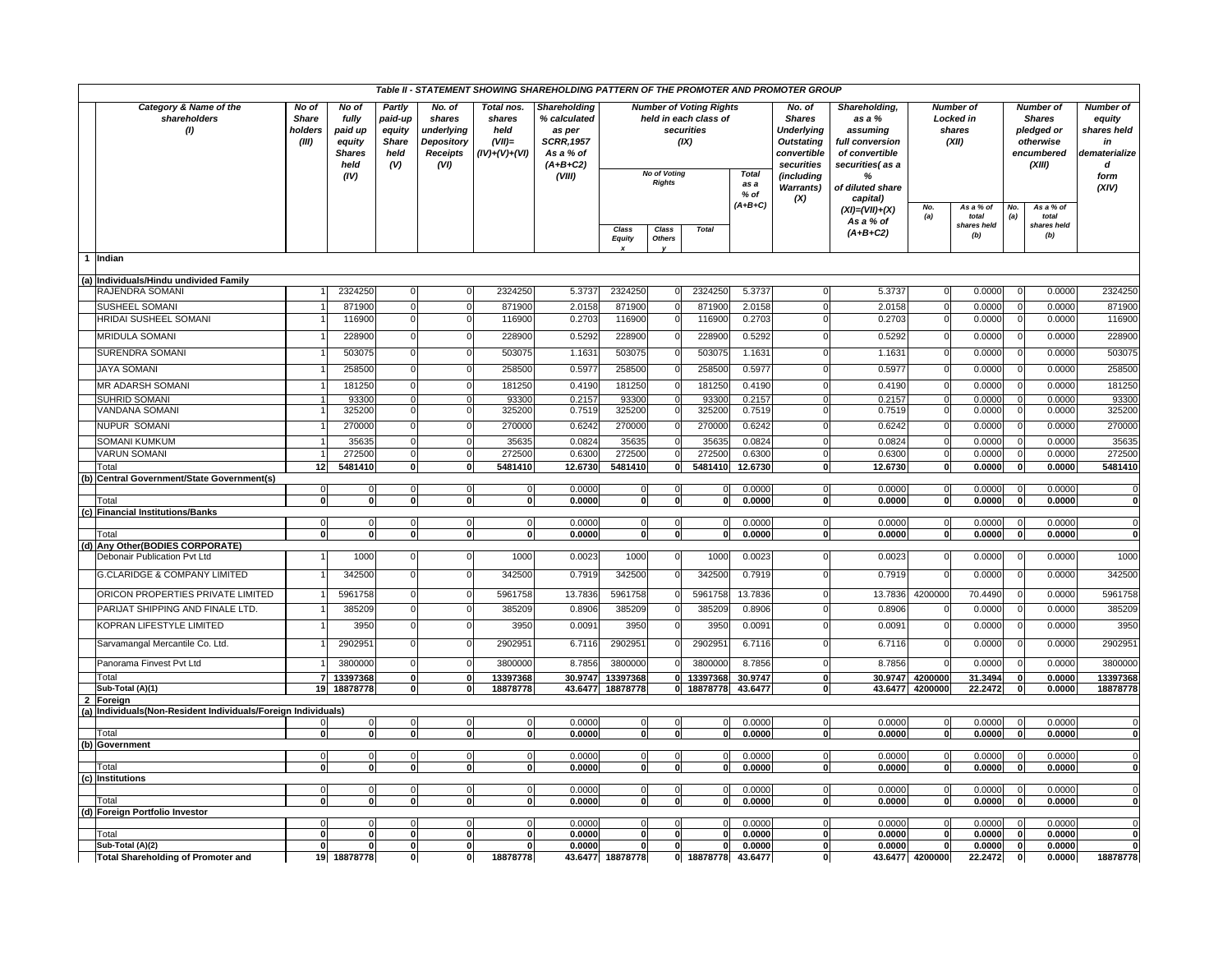| Promoter Group (A) = $(A)(1)+(A)(2)$                                                                                                                                                                           |  |  |  |  |  |  |  |  |  |
|----------------------------------------------------------------------------------------------------------------------------------------------------------------------------------------------------------------|--|--|--|--|--|--|--|--|--|
| Details of Shares which remain unclaimed may be given hear along with details such as number of shareholders, outstanding shares held in demat/unclaimed suspense account, voting rights which are frozen etc. |  |  |  |  |  |  |  |  |  |
| Note:                                                                                                                                                                                                          |  |  |  |  |  |  |  |  |  |
| (1) PAN would not be displayed on website of Stock Exchange(s).                                                                                                                                                |  |  |  |  |  |  |  |  |  |
| (2) The term "Encumbrance" has the same meaning as assigned under regulation 28(3) of SEBI (Substantial Acquisition of Shares and Takeovers) Regulations, 2011.                                                |  |  |  |  |  |  |  |  |  |
|                                                                                                                                                                                                                |  |  |  |  |  |  |  |  |  |
|                                                                                                                                                                                                                |  |  |  |  |  |  |  |  |  |
|                                                                                                                                                                                                                |  |  |  |  |  |  |  |  |  |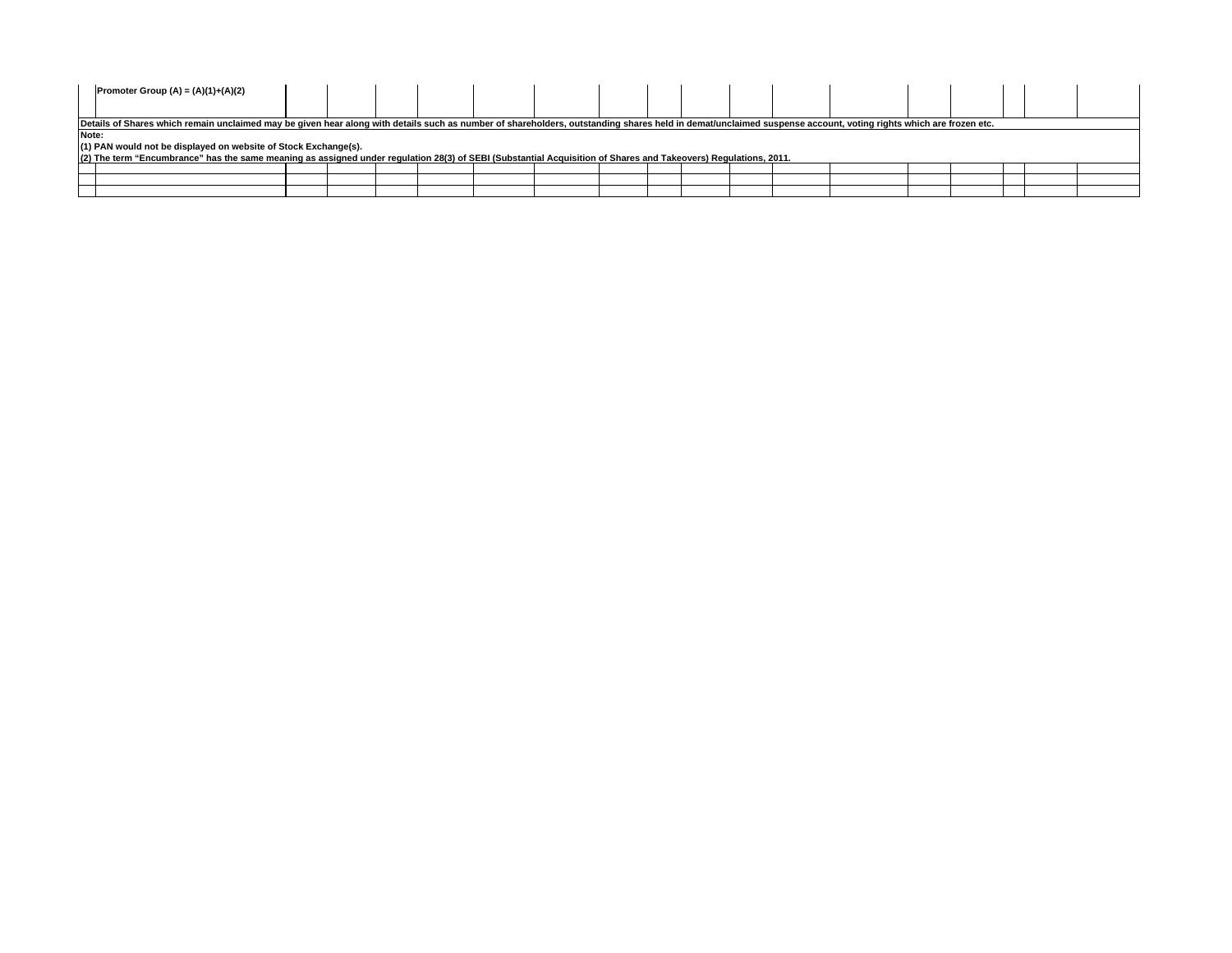| Table III - STATEMENT SHOWING SHAREHOLDING PATTERN OF THE PUBLIC SHAREHOLDER<br>Category & Name of the<br>PAN<br>No.s of<br><b>Number of Voting Rights</b><br><b>Number of</b> |                                                                                                                                                                                                                                                                                                                                                                           |       |                                                                      |                                                            |                                                                          |                                                              |                                                                                                   |                  |                                  |                                             |                                                  |                                                                                                              |                                                                                                             |              |                                                         |                                                                  |                                          |                                                                               |
|--------------------------------------------------------------------------------------------------------------------------------------------------------------------------------|---------------------------------------------------------------------------------------------------------------------------------------------------------------------------------------------------------------------------------------------------------------------------------------------------------------------------------------------------------------------------|-------|----------------------------------------------------------------------|------------------------------------------------------------|--------------------------------------------------------------------------|--------------------------------------------------------------|---------------------------------------------------------------------------------------------------|------------------|----------------------------------|---------------------------------------------|--------------------------------------------------|--------------------------------------------------------------------------------------------------------------|-------------------------------------------------------------------------------------------------------------|--------------|---------------------------------------------------------|------------------------------------------------------------------|------------------------------------------|-------------------------------------------------------------------------------|
|                                                                                                                                                                                | shareholders<br>(II)<br>(1)                                                                                                                                                                                                                                                                                                                                               |       | No. of<br>fully<br>paid up<br>equity<br><b>Share</b><br>held<br>(IV) | Partly<br>paid-up<br>equity<br><b>Share</b><br>held<br>(V) | No.s of<br>shares<br>underlying<br>Depository<br><b>Receipts</b><br>(VI) | Total nos.<br>shares<br>held<br>$(VII)$ =<br>$(IV)+(V)+(VI)$ | Shareholding<br>% calculated<br>as per<br><b>SCRR, 1957)</b><br>As a % of<br>$(A+B+C2)$<br>(VIII) |                  | <b>No of Voting</b>              | held in each class of<br>securities<br>(IX) | <b>Total</b>                                     | No. of<br><b>Shares</b><br><b>Underlying</b><br><b>Outstating</b><br>convertible<br>securities<br>(including | <b>Total</b><br>Shareholding,<br>as a %<br>assuming<br>full conversion<br>of convertible<br>securities(as a |              | <b>Number of</b><br><b>Locked in</b><br>shares<br>(XII) | <b>Shares</b><br>pledged or<br>otherwise<br>encumbered<br>(XIII) |                                          | <b>Number of</b><br>equity<br>shares held<br>in<br>dematerialize<br>d<br>form |
|                                                                                                                                                                                | <b>Institutions</b>                                                                                                                                                                                                                                                                                                                                                       |       |                                                                      |                                                            |                                                                          |                                                              |                                                                                                   | Class<br>Equity  | <b>Rights</b><br>Class<br>Others | <b>Total</b>                                | as a<br>% of<br><b>Total</b><br>Voting<br>Rights | <b>Warrants</b> )<br>(X)                                                                                     | percentage<br>of diluted share<br>capital)<br>$(XI) = (VII) + (X)$<br>As a % of<br>$(A+B+C2)$               | No.<br>(a)   | As a % of<br>total<br>shares held<br>(b)                | No.<br>(Not<br>applicable)<br>(a)                                | As a % of<br>total<br>shares held<br>(b) | (XIV)                                                                         |
|                                                                                                                                                                                | (a) Mutual Funds                                                                                                                                                                                                                                                                                                                                                          |       | 500                                                                  | $\bf{0}$                                                   |                                                                          | 500                                                          | 0.0012                                                                                            | 500              | $\Omega$                         | 500                                         | 0.0012                                           | 0                                                                                                            | 0.0012                                                                                                      | $\Omega$     | 0.0000                                                  | <b>NA</b>                                                        | <b>NA</b>                                |                                                                               |
|                                                                                                                                                                                | (b) Venture Capital Funds                                                                                                                                                                                                                                                                                                                                                 |       | $\Omega$<br>$\Omega$                                                 | $\overline{\mathbf{0}}$                                    | O                                                                        | $\Omega$                                                     | 0.0000                                                                                            |                  | $\Omega$                         | -C                                          | 0.0000                                           | $\Omega$                                                                                                     | 0.0000                                                                                                      | $\Omega$     | 0.0000                                                  | <b>NA</b>                                                        | <b>NA</b>                                | $\Omega$                                                                      |
|                                                                                                                                                                                | (c) Alternate Investment Funds                                                                                                                                                                                                                                                                                                                                            |       | $\Omega$<br>$\Omega$                                                 | $\mathbf{0}$                                               | $\Omega$                                                                 |                                                              | 0.0000                                                                                            | $\Omega$         | $\Omega$                         |                                             | 0.0000                                           | $\mathbf{0}$                                                                                                 | 0.0000                                                                                                      | $\Omega$     | 0.0000                                                  | <b>NA</b>                                                        | <b>NA</b>                                | O                                                                             |
|                                                                                                                                                                                | (d) Foreign Venture Capital Investors                                                                                                                                                                                                                                                                                                                                     |       | $\Omega$                                                             | $\mathbf{0}$                                               | 0                                                                        |                                                              | 0.0000                                                                                            |                  | $\bf{0}$                         |                                             | 0.0000                                           | $\mathbf{0}$                                                                                                 | 0.0000                                                                                                      | $\mathbf{0}$ | 0.0000                                                  | <b>NA</b>                                                        | <b>NA</b>                                |                                                                               |
|                                                                                                                                                                                | (e) Foreign Portfolio Investors                                                                                                                                                                                                                                                                                                                                           |       | 283419                                                               | $\mathbf{0}$                                               | $\mathbf{0}$                                                             | 283419                                                       | 0.6553                                                                                            | 283419           | 0                                | 283419                                      | 0.6553                                           | $\mathbf{0}$                                                                                                 | 0.6553                                                                                                      | $\Omega$     | 0.0000                                                  | <b>NA</b>                                                        | <b>NA</b>                                | 283419                                                                        |
|                                                                                                                                                                                | (f) Financial Institution/Banks                                                                                                                                                                                                                                                                                                                                           | 13    | 1134851                                                              | 145                                                        |                                                                          | 1134996                                                      | 2.6241                                                                                            | 1134996          | $\mathbf{0}$                     | 1134996                                     | 2.6241                                           | $\mathbf{0}$                                                                                                 | 2.6241                                                                                                      | $\Omega$     | 0.0000                                                  | <b>NA</b>                                                        | <b>NA</b>                                | 1134696                                                                       |
| (q)                                                                                                                                                                            | <b>Insurance Companies</b>                                                                                                                                                                                                                                                                                                                                                |       |                                                                      | $\mathbf{0}$                                               |                                                                          |                                                              | 0.0000                                                                                            |                  | $\Omega$                         |                                             | 0.0000                                           | $\Omega$                                                                                                     | 0.0000                                                                                                      | $\Omega$     | 0.0000                                                  | <b>NA</b>                                                        | <b>NA</b>                                |                                                                               |
|                                                                                                                                                                                | (h) Provident Funds/ Pension Funds                                                                                                                                                                                                                                                                                                                                        |       | $\Omega$<br>$\Omega$                                                 | $\mathbf{0}$                                               | $\Omega$                                                                 |                                                              | 0.0000                                                                                            | $\Omega$         | $\Omega$                         |                                             | 0.0000                                           | $\mathbf{0}$                                                                                                 | 0.0000                                                                                                      | $\Omega$     | 0.0000                                                  | <b>NA</b>                                                        | <b>NA</b>                                |                                                                               |
|                                                                                                                                                                                | (i) Any Other (FII'S)                                                                                                                                                                                                                                                                                                                                                     |       | 300                                                                  | $\mathbf{0}$                                               | $\mathbf{0}$                                                             | 300                                                          | 0.0007                                                                                            | 300              | $\Omega$                         | 300                                         | 0.0007                                           | $\mathbf{0}$                                                                                                 | 0.0007                                                                                                      |              | 0.0000                                                  | <b>NA</b>                                                        | <b>NA</b>                                |                                                                               |
|                                                                                                                                                                                | SUB TOTAL (B)(1)                                                                                                                                                                                                                                                                                                                                                          |       | 22<br>1419070                                                        | 145                                                        | $\mathbf{0}$                                                             | 1419215                                                      | 3.2812                                                                                            | 1419215          | <sub>0</sub>                     | 1419215                                     | 3.2812                                           | $\mathbf{0}$                                                                                                 | 3.2812                                                                                                      | $\Omega$     | 0.0000                                                  | <b>NA</b>                                                        | <b>NA</b>                                | 1418115                                                                       |
| $\overline{2}$                                                                                                                                                                 | Central / State government(s)                                                                                                                                                                                                                                                                                                                                             |       |                                                                      |                                                            |                                                                          |                                                              |                                                                                                   |                  |                                  |                                             |                                                  |                                                                                                              |                                                                                                             |              |                                                         |                                                                  |                                          |                                                                               |
| (a)                                                                                                                                                                            | Central Government/ State Government(s)/President of<br>India                                                                                                                                                                                                                                                                                                             |       | $\mathbf{0}$<br>$\mathbf{0}$                                         | $\mathbf 0$                                                | $\mathbf{0}$                                                             | 0                                                            | 0.0000                                                                                            | $\mathbf 0$      | $\mathbf 0$                      |                                             | 0.0000                                           | 0                                                                                                            | 0.0000                                                                                                      | $\mathbf{0}$ | 0.0000                                                  | <b>NA</b>                                                        | <b>NA</b>                                | ol                                                                            |
|                                                                                                                                                                                | SUB TOTAL (B)(2)                                                                                                                                                                                                                                                                                                                                                          |       |                                                                      | $\Omega$                                                   | o١                                                                       | n١                                                           | 0.0000                                                                                            |                  |                                  |                                             | 0.0000                                           | $\Omega$                                                                                                     | 0.0000                                                                                                      |              | 0.0000                                                  | <b>NA</b>                                                        | <b>NA</b>                                |                                                                               |
| 3                                                                                                                                                                              | <b>Non-institutions</b>                                                                                                                                                                                                                                                                                                                                                   |       |                                                                      |                                                            |                                                                          |                                                              |                                                                                                   |                  |                                  |                                             |                                                  |                                                                                                              |                                                                                                             |              |                                                         |                                                                  |                                          |                                                                               |
|                                                                                                                                                                                | (a.1) Individuals - i. Individual shareholders holding nominal<br>share capital up to Rs. 2 lakhs.                                                                                                                                                                                                                                                                        | 32194 | 14959893                                                             | 2981                                                       |                                                                          | 14962874                                                     |                                                                                                   | 34.5942 14962874 |                                  | 14962874                                    | 34.5942                                          |                                                                                                              | 34.5942                                                                                                     | $\mathbf{0}$ | 0.0000                                                  | <b>NA</b>                                                        | <b>NA</b>                                | 14662851                                                                      |
|                                                                                                                                                                                | (a.2) INDIVIDUAL - ii. Individual shareholders holding<br>nominal share capital in excess of Rs. 2 lakhs.                                                                                                                                                                                                                                                                 | 62    | 2954374                                                              | $\Omega$                                                   |                                                                          | 2954374                                                      | 6.8305                                                                                            | 2954374          |                                  | 2954374                                     | 6.8305                                           |                                                                                                              | 6.8305                                                                                                      | $\Omega$     | 0.0000                                                  | <b>NA</b>                                                        | <b>NA</b>                                | 2954374                                                                       |
|                                                                                                                                                                                | (b) NBFCs registered with RBI                                                                                                                                                                                                                                                                                                                                             |       | 25899                                                                | $\mathbf{0}$                                               |                                                                          | 25899                                                        | 0.0599                                                                                            | 25899            |                                  | 25899                                       | 0.0599                                           |                                                                                                              | 0.0599                                                                                                      |              | 0.0000                                                  | <b>NA</b>                                                        | <b>NA</b>                                | 25899                                                                         |
|                                                                                                                                                                                | (c) Employee Trusts                                                                                                                                                                                                                                                                                                                                                       |       | $\Omega$<br>n                                                        | $\Omega$                                                   | n                                                                        | ŋ                                                            | 0.0000                                                                                            |                  | $\Omega$                         |                                             | 0.0000                                           | $\Omega$                                                                                                     | 0.0000                                                                                                      | $\Omega$     | 0.0000                                                  | <b>NA</b>                                                        | <b>NA</b>                                | $\Omega$                                                                      |
|                                                                                                                                                                                | (d) Overseas Depositories (holding DRs) (balancing figure)                                                                                                                                                                                                                                                                                                                |       |                                                                      |                                                            |                                                                          |                                                              | 0.0000                                                                                            |                  | $\Omega$                         |                                             | 0.0000                                           |                                                                                                              | 0.0000                                                                                                      |              | 0.0000                                                  | <b>NA</b>                                                        | <b>NA</b>                                | <sub>0</sub>                                                                  |
|                                                                                                                                                                                | (e) Any Other (BODIES CORPORATE)                                                                                                                                                                                                                                                                                                                                          | 482   | 3277149                                                              | $\mathbf{0}$                                               |                                                                          | 3277149                                                      | 7.5768                                                                                            | 3277149          | $\bf{0}$                         | 3277149                                     | 7.5768                                           | $\mathbf{0}$                                                                                                 | 7.5768                                                                                                      |              | 0.0000                                                  | <b>NA</b>                                                        | <b>NA</b>                                | 3257348                                                                       |
|                                                                                                                                                                                | (e) Any Other (CLEARING MEMBER)                                                                                                                                                                                                                                                                                                                                           | 138   | 575098                                                               | $\mathbf 0$                                                |                                                                          | 575098                                                       | 1.3296                                                                                            | 575098           |                                  | 575098                                      | 1.3296                                           | $\mathbf 0$                                                                                                  | 1.3296                                                                                                      |              | 0.0000                                                  | <b>NA</b>                                                        | <b>NA</b>                                | 575098                                                                        |
|                                                                                                                                                                                | (e) Any Other (NON RESIDENT INDIANS (NON REPAT))                                                                                                                                                                                                                                                                                                                          | 99    | 627228                                                               | $\Omega$                                                   |                                                                          | 627228                                                       | 1.4502                                                                                            | 627228           | D                                | 627228                                      | 1.4502                                           |                                                                                                              | 1.4502                                                                                                      | $\Omega$     | 0.0000                                                  | <b>NA</b>                                                        | <b>NA</b>                                | 627228                                                                        |
|                                                                                                                                                                                | (e) Any Other (NON RESIDENT INDIANS (NRI))                                                                                                                                                                                                                                                                                                                                | 88    | 126572                                                               | $\mathbf{0}$                                               | n                                                                        | 126572                                                       | 0.2926                                                                                            | 126572           |                                  | 126572                                      | 0.2926                                           | O                                                                                                            | 0.2926                                                                                                      |              | 0.0000                                                  | <b>NA</b>                                                        | <b>NA</b>                                | 126422                                                                        |
|                                                                                                                                                                                | (e) Any Other (NON RESIDENT INDIANS (REPAT))                                                                                                                                                                                                                                                                                                                              | 167   | 401365                                                               | $\mathbf 0$                                                |                                                                          | 401365                                                       | 0.9280                                                                                            | 401365           |                                  | 401365                                      | 0.9280                                           |                                                                                                              | 0.9280                                                                                                      |              | 0.0000                                                  | <b>NA</b>                                                        | <b>NA</b>                                | 401365                                                                        |
|                                                                                                                                                                                | (e) Any Other(TRUSTS)                                                                                                                                                                                                                                                                                                                                                     |       | 4050                                                                 |                                                            |                                                                          | 4050                                                         | 0.0094                                                                                            | 4050             | $\Omega$                         | 4050                                        | 0.0094                                           | $\Omega$                                                                                                     | 0.0094                                                                                                      |              | 0.0000                                                  | <b>NA</b>                                                        | <b>NA</b>                                | 4050                                                                          |
|                                                                                                                                                                                | SUB TOTAL (B)(3)                                                                                                                                                                                                                                                                                                                                                          | 33234 | 22951628                                                             | 2981                                                       |                                                                          | 22954609                                                     |                                                                                                   | 53.0710 22954609 |                                  | 22954609                                    | 53.0710                                          | $\Omega$                                                                                                     | 53.0710                                                                                                     |              | 0.0000                                                  | <b>NA</b>                                                        | <b>NA</b>                                | 2263463                                                                       |
|                                                                                                                                                                                | Total Public Shareholding (B) =<br>$(B)(1)+(B)(2)+(B)(3)$                                                                                                                                                                                                                                                                                                                 | 33256 | 24370698                                                             | 3126                                                       |                                                                          | 24373824                                                     | 56.3523                                                                                           | 24373824         |                                  | 24373824                                    | 56.3523                                          |                                                                                                              | 56.3523                                                                                                     |              | 0.0000                                                  | <b>NA</b>                                                        | <b>NA</b>                                | 24052750                                                                      |
|                                                                                                                                                                                | Details of the shareholders acting as persons in Concert including their Shareholding (No. and %): 0                                                                                                                                                                                                                                                                      |       |                                                                      |                                                            |                                                                          |                                                              |                                                                                                   |                  |                                  |                                             |                                                  |                                                                                                              |                                                                                                             |              |                                                         |                                                                  |                                          |                                                                               |
| Note:                                                                                                                                                                          | Details of Shares which remain unclaimed may be given hear along with details such as number of shareholders, outstanding shares held in demat/unclaimed suspense account, voting rights which are frozen etc.<br>(1) PAN would not be displayed on website of Stock Exchange(s).<br>(2) The above format needs to be disclosed along with the name of following persons: |       |                                                                      |                                                            |                                                                          |                                                              |                                                                                                   |                  |                                  |                                             |                                                  |                                                                                                              |                                                                                                             |              |                                                         |                                                                  |                                          |                                                                               |

| Institutions/Non Institutions holding more than 1% of total number of shares. |  |  |  |  |  |  |  |  |  |  |  |  |  |  |  |  |  |
|-------------------------------------------------------------------------------|--|--|--|--|--|--|--|--|--|--|--|--|--|--|--|--|--|
|                                                                               |  |  |  |  |  |  |  |  |  |  |  |  |  |  |  |  |  |
|                                                                               |  |  |  |  |  |  |  |  |  |  |  |  |  |  |  |  |  |
|                                                                               |  |  |  |  |  |  |  |  |  |  |  |  |  |  |  |  |  |
|                                                                               |  |  |  |  |  |  |  |  |  |  |  |  |  |  |  |  |  |
|                                                                               |  |  |  |  |  |  |  |  |  |  |  |  |  |  |  |  |  |